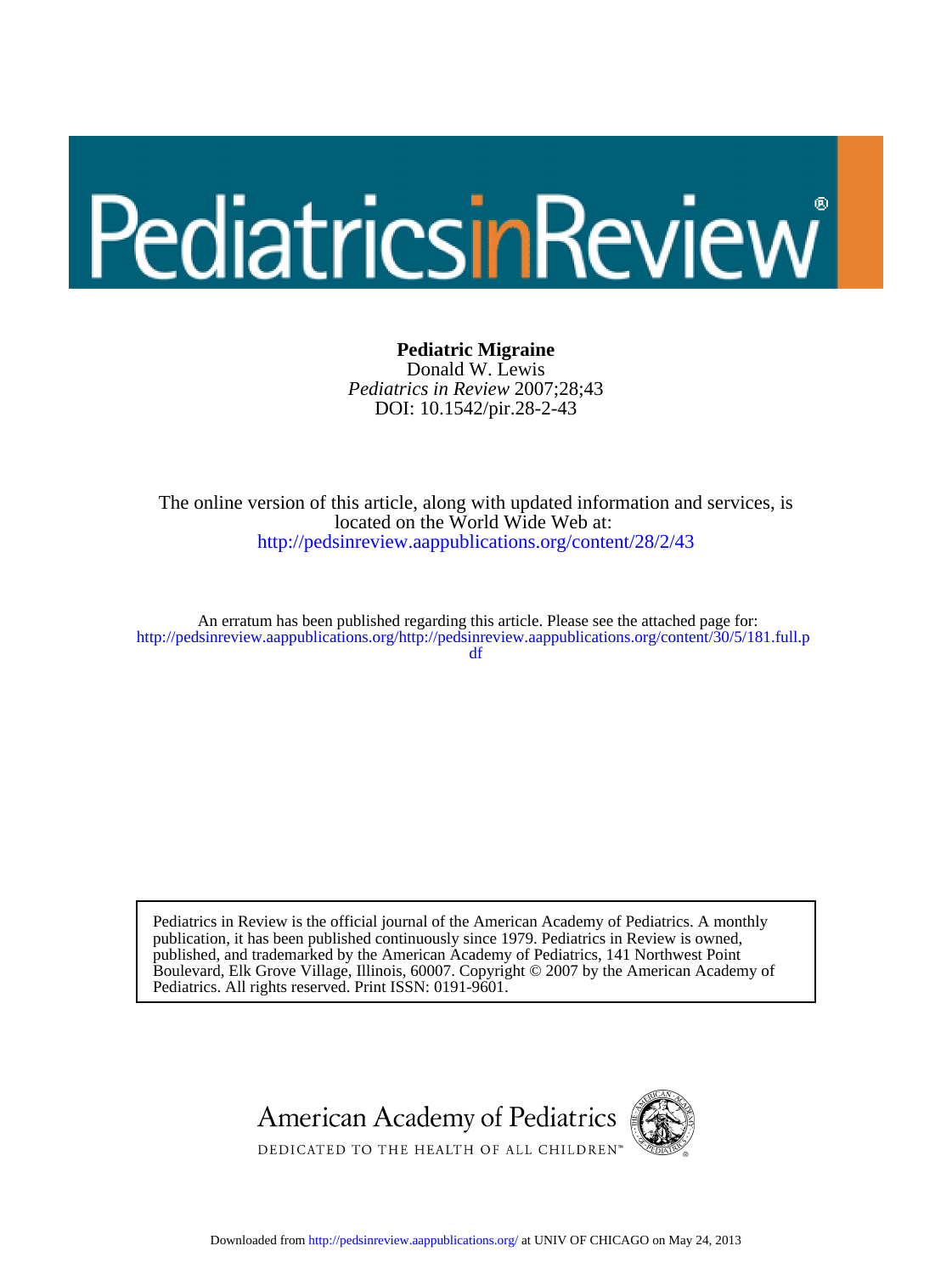# **Pediatric Migraine**

Donald W. Lewis, MD\*

Author Disclosure

Learning Objectives **After completing this article, readers should be able to:**

- **1. Recognize the diagnostic criteria for pediatric migraine.**
- **2. Describe the clinical spectrum of migraine in children and adolescents.**
- **3. Discuss the acute and preventive treatments of migraine.**

# **Introduction**

Headache is a common chief complaint in pediatric offices and may be a symptom of a host of illnesses from viral infection to intracranial neoplasm to migraine. The clinical spectrum of migraine represents a significant subset of headache, occurring typically as recurrent, episodic attacks of head pain plus a variety of accompanying symptoms, separated by symptom-free intervals. Its most common form, migraine without aura, is characterized as intense frontal or temporal headache lasting from 1 to 48 hours, accompanied by autonomic symptoms such as nausea, vomiting, and sensitivity to light and sound. Occasionally, migraine with aura in children is accompanied by dramatic neurologic signs and symptoms such as hemiparesis, language or mental status disturbances, visual disorders, or oculomotor dysfunction. This review provides an update on the current understanding of the evaluation, classification, pathophysiology, diagnostic criteria, and management of the migraine spectrum in children.

# **Evaluation**

The evaluation of a child who has recurrent headaches begins, and in most cases ends, with a thorough medical history and complete physical and neurologic examinations. Clues to the presence of secondary causes of headache such as tumors, infection, intoxication, or hydrocephalus are uncovered through this systematic process, as is the delineation of primary headache syndromes.

The first step is taking a history. Twelve key questions that can aid in distinguishing migraine from other primary headaches (ie, tension-type or cluster) or secondary causes of headache include:

1. What is the time pattern of your headache: sudden first headache, episodes of headache, everyday headache, gradually worsening, or a mixture?

2. How and when did your headache begin?

3. How often does the headache occur, and how long does it last?

4. Do you have one type of headache or more than one type?

5. How often does the headache occur and how long does it last?

6. Are there warning signs or can you tell that a headache is coming?

7. Where is the pain located and what is the quality of the pain: pounding, squeezing, stabbing, or other?

8. Are there any other symptoms that accompany your headache: nausea, vomiting, dizziness, numbness, weakness, or other?

9. What makes the headache better or worse? Do any activities, medications, or foods tend to cause or aggravate your headaches?

10. What do you do when you get a headache or do you have to stop your activities when you get a headache?

11. Do the headaches occur under any special circumstances or at any particular time? 12. Do you have other symptoms between headaches?

\*Professor of Pediatrics and Neurology, Children's Hospital of the King's Daughters, Eastern Virginia Medical School, Norfolk, Va.

Dr Lewis disclosed that he has clinical research grants from Abbott Laboratories, AstraZeneca, and Ortho-McNeil Pharmaceutical.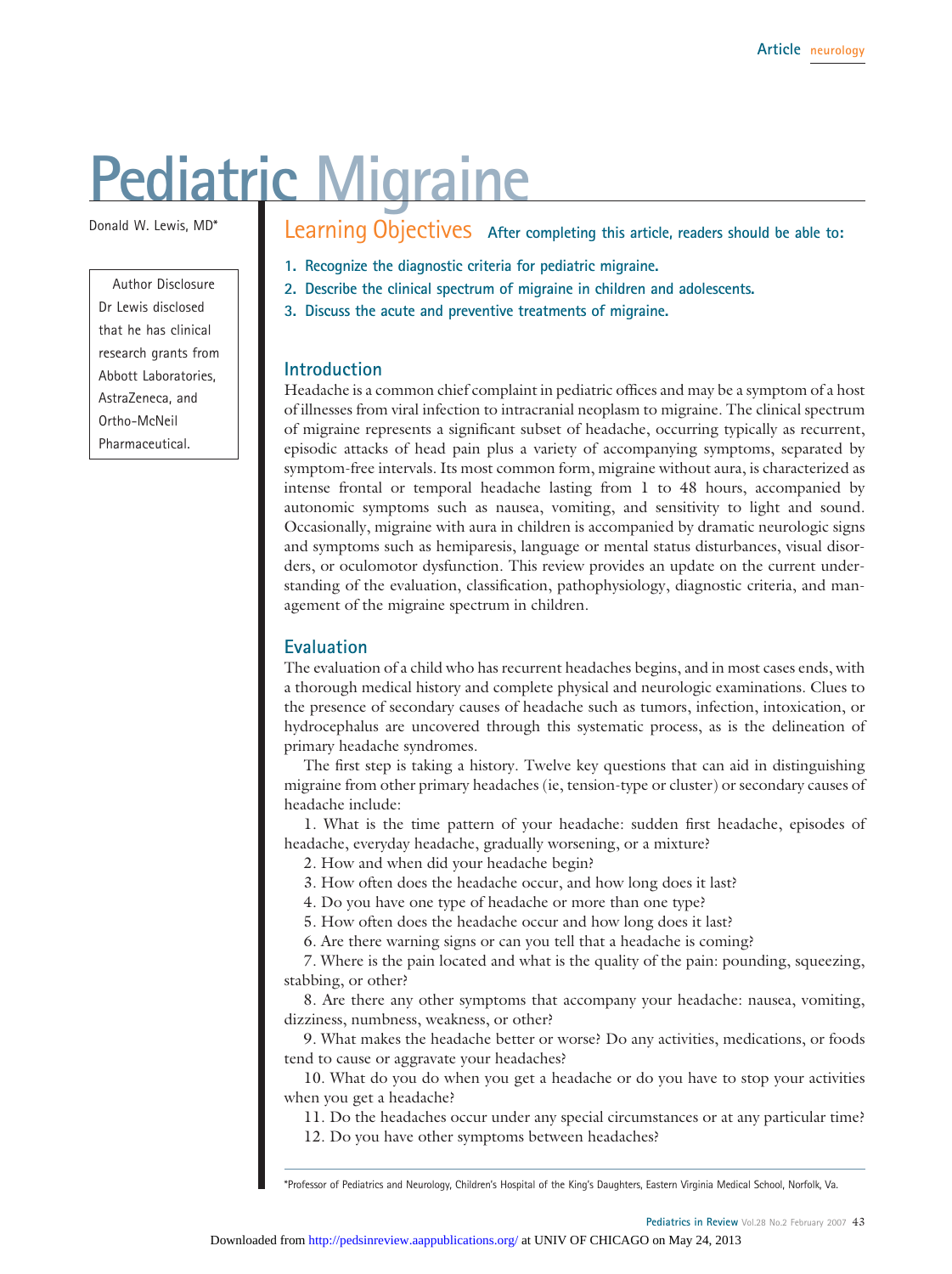This series of questions generally provides sufficient information to reach a specific diagnosis in most cases. (1)

The roles of additional diagnostic studies such as laboratory testing, electroencephalography (EEG), and neuroimaging can be reviewed at www.aan.com. (2) The practice parameter at that site states that documentation is inadequate to support any recommendation as to the appropriateness of routine laboratory studies (eg, hematology or chemistry panels) or performance of lumbar puncture. Routine EEG is not recommended as part of the headache evaluation.

The role of neuroimaging is better defined. Data support the following recommendations:

- Routine neuroimaging study is *not* indicated for children who have recurrent headaches and normal neurologic examination findings.
- Neuroimaging should be considered for children in whom there are historical features to suggest:
	- —Recent onset of severe headache
	- —Change in the type of headache
	- —Neurologic dysfunction
- Neuroimaging should be considered for children who have abnormal findings on neurologic examination (eg, focal findings, signs of increased intracranial pressure, significant alteration of consciousness) or the coexistence of seizures.

Caution must be exercised in interpreting these recommendations. Neuroimaging may be considered for children who have recurrent headache based on clues extracted from the medical history or findings on the neurologic examination. Many who have a "managed care" orientation have focused only on the first recommendation and have not recognized the importance of history and physical findings, which clearly place the responsibility in the hands of the clinician to decide whether to perform ancillary testing, including neuroimaging, based on clinical judgment.

# **Classification of Pediatric Migraine**

Migraine is common in children, and its prevalence increases steadily through childhood. The mean age of onset is 7 years for boys and 11 years for girls, and the boy-to-girl ratio shifts during adolescence (Table 1). (3)

The currently accepted classification system for migraine is shown in Table 2 (www.i-h-s.org). (4) The three principal categories are migraine without aura (common migraine), migraine with aura (classic migraine), and childhood periodic syndromes that commonly are precursors of migraine. Notably absent in this classification system are "Alice in Wonderland" syndrome, benign paroxysmal torticollis, and ophthalmo-

# **Table 1. The Prevalence of Migraine Headache Through Childhood**

| By Age:           | $3$ to $7$ y | 7 to 11 y      | 15 <sub>v</sub> |
|-------------------|--------------|----------------|-----------------|
| Prevalence:       | 1.2% to 3.2% | 4% to 11%      | 8% to 23%       |
| <b>Sex Ratio:</b> | Boys > qirls | $Boys = girls$ | Girls>boys      |

plegic migraine, but because these clinical entities present during childhood, they will be discussed.

# **Migraine Pathophysiology**

Migraine now is considered to be a primary neuronal process associated with an underlying, genetically determined, hyperexcitable cerebral cortex. (5)(6) Disturbances of neuronal calcium channels lead to a lowered threshold for a variety of external or internal factors that may trigger episodes of "cortical spreading depression" (CSD). CSD represents a slowly propagating wave  $(\sim 2)$ to 6 mm/min) of neuronal hyperpolarization followed by depolarization, which is the key initial phase responsible for both migraine aura and migraine pain.

The aura of migraine represents transient, focal so-

|                                     | Table 2. Migraine Classification*                                                                                                                                                                       |
|-------------------------------------|---------------------------------------------------------------------------------------------------------------------------------------------------------------------------------------------------------|
|                                     | <b>Migraine Without Aura</b>                                                                                                                                                                            |
|                                     | Migraine With Aura                                                                                                                                                                                      |
|                                     | Typical aura with migraine headache<br>Typical aura with nonmigraine headache<br>Typical aura without headache<br>Basilar-type migraine<br>Familial hemiplegic migraine<br>Sporadic hemiplegic migraine |
|                                     | Childhood Periodic Syndromes That Commonly Are<br><b>Precursors of Migraine</b>                                                                                                                         |
| <b>Cyclical vomiting</b>            | Abdominal migraine<br>Benign paroxysmal vertigo of childhood                                                                                                                                            |
| <b>Retinal Migraine</b>             |                                                                                                                                                                                                         |
|                                     | <b>Complications of Migraine</b>                                                                                                                                                                        |
| Chronic migraine<br>Status migraine | Persistent aura without infarction<br><b>Migrainous infarction</b>                                                                                                                                      |
|                                     | <b>Probable Migraine</b>                                                                                                                                                                                |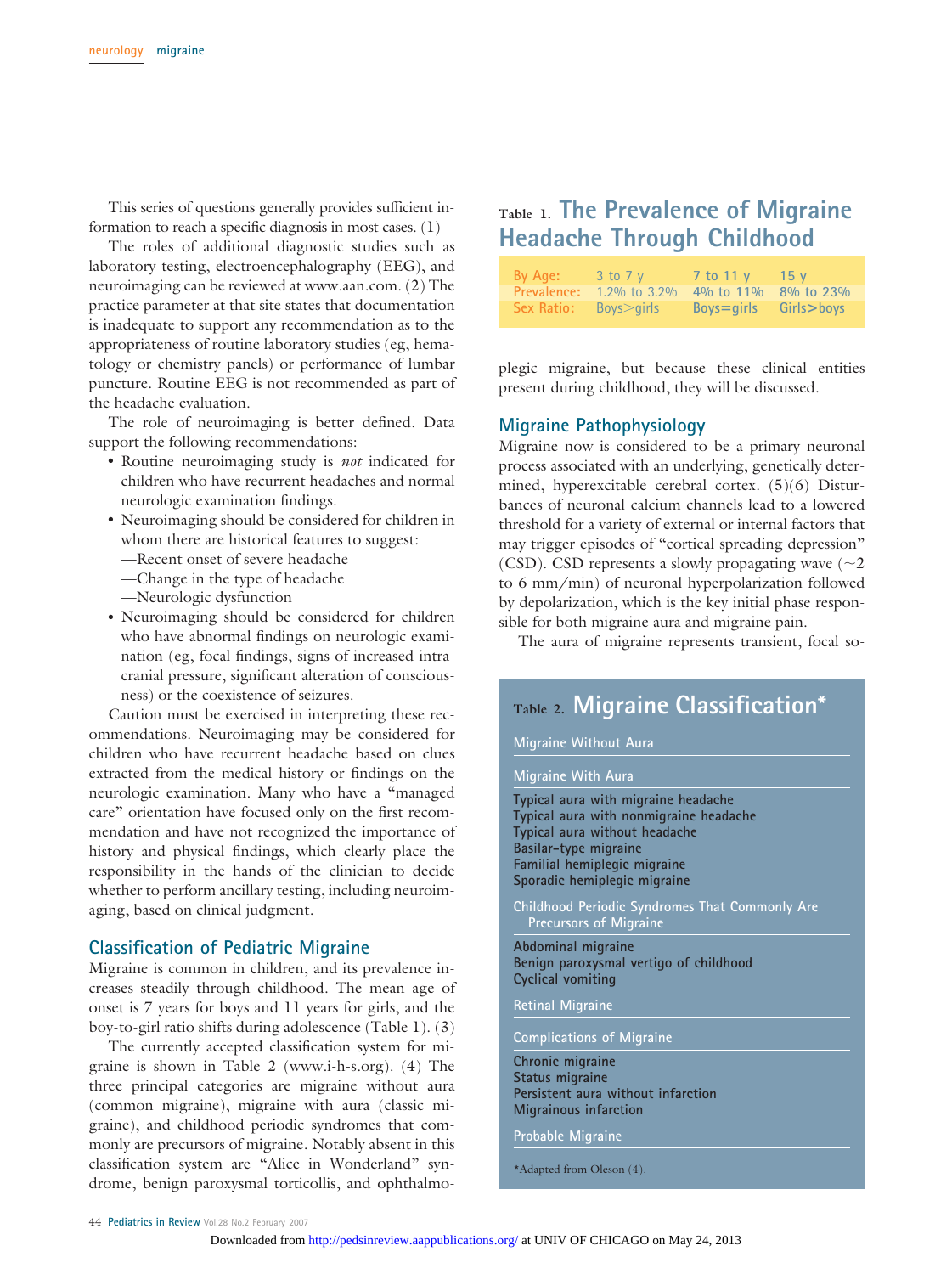matosensory phenomena such as the classic visual scotomata or distortions, but also focal features such as hemiparesis, vertigo, or aphasia. The aura now is believed to be caused by the regional neuronal depolarization and an accompanying regional hypoperfusion that is observed with CSD.

The pain of migraine also is triggered by CSD through activation of the trigeminovascular system. CSD initiates vascular dilation, with extravasation of plasma proteins from dural vessels. This process produces a sterile, "neurogenic" inflammation around dural and pial vessels, mediated principally by neuropeptides and calcitonin gene-related protein. This inflammatory cascade stimulates nociceptive afferents (pain circuits), leading to activation and "sensitization" of trigeminal vascular pain afferents. Furthermore, both peripheral and central afferent circuits become so hypersensitive that virtually any stimulation–mechanical, thermal, or chemical–is perceived as painful: the concept of "allodynia."  $(7)(8)(9)$ 

# **Migraine Without Aura**

This is the most frequent form of migraine (60% to 85%). The diagnostic criteria are shown in Table 3.

### **Migraine With Aura**

The group of disorders within the migraine with aura spectrum reflects the concept that the focal features such as visual disruptions, hemiparesis, and aphasia are clinical manifestations of the regional neuronal depolarization and hypoperfusion caused by CSD during the aura phase. The diagnostic criteria are shown in Table 3.

Approximately 15% to 30% of pediatric patients who have migraine report visual disturbances, distortions, or obscuration before or as the headache begins that start gradually and last for several minutes (typical aura). The most frequent forms are binocular visual impairment with scotoma (77%), distortion or hallucinations (16%), and monocular visual impairment or scotoma (7%). (10) Formed illusions (eg, spots, balloons, colors, rainbows) or other bizarre visual distortions (eg, "Alice in Wonderland" syndrome) may be described.

Sudden images and complicated visual perceptions should prompt consideration of benign occipital epilepsy. Transient visual obscurations also may occur in patients who have idiopathic intracranial hypertension.

Two forms of migraine with aura, both rare in children, are "typical aura with nonmigraine headache" and "typical aura without headache." In the former, the visual or sensory aura precedes a tension-type, cluster, or other primary headache syndrome. Affected patients likely are experiencing overlap syndromes, with the pres-

# **Table 3. Diagnostic Criteria for Pediatric Migraine\***

### **Migraine Without Aura**

**A. At least five attacks fulfilling criteria B-D (below)**

- **B. Headache attacks lasting 1 to 72 h**
- **C. Headache having at least two of the following characteristics:**
	- **1. Unilateral location, may be bilateral, frontotemporal (not occipital)**
	- **2. Pulsing quality**
	- **3. Moderate or severe pain intensity**
	- **4. Aggravation by or causing avoidance of routine physical activity (eg, walking, climbing stairs)**
- **D. During the headache, at least one of the following: 1. Nausea or vomiting**
	- **2. Photophobia and phonophobia, which may be inferred from behavior**
- **E. Not attributed to another disorder**

**Migraine With Aura**

- **A. At least two attacks fulfilling the criteria B-D (below)**
- **B. Aura consisting of at least one of the following, but no motor weakness:**
	- **1. Fully reversible visual symptoms, including positive features or negative features (eg, flickering lights, spots, or lines)**
	- **2. Fully reversible sensory symptoms, including positive features (ie, pins and needles) or negative features (ie, numbness)**
	- **3. Fully reversible dysphasic speech disturbances**
- **C. At least two of the following:**
	- **1. Homonymous visual symptoms or unilateral sensory symptoms**
	- **2. At least one aura symptom develops gradually over** ≥5 min or different aura symptoms occur  $inccession over  $\geq 5$  min$
- **3.** Each symptom lasts  $\geq$ 5 min and  $\geq$ 60 min
- **D. Not attributable to another disorder**

\*Adapted from Oleson. (4)

ence of two or more primary headaches (ie, clustermigraine). The latter entity represents the phenomenon of a classic visual aura, but no headache occurs.

# **Basilar-type Migraine (BM)**

BM represents 3% to 19% of childhood migraines; its mean age of onset is 7 years. Attacks are characterized by episodes of dizziness, vertigo, visual disturbances, ataxia, or diplopia, followed by the headache. Unlike with most migraines, the pain may be occipital. The diagnostic

Pediatrics in Review Vol.28 No.2 February 2007 45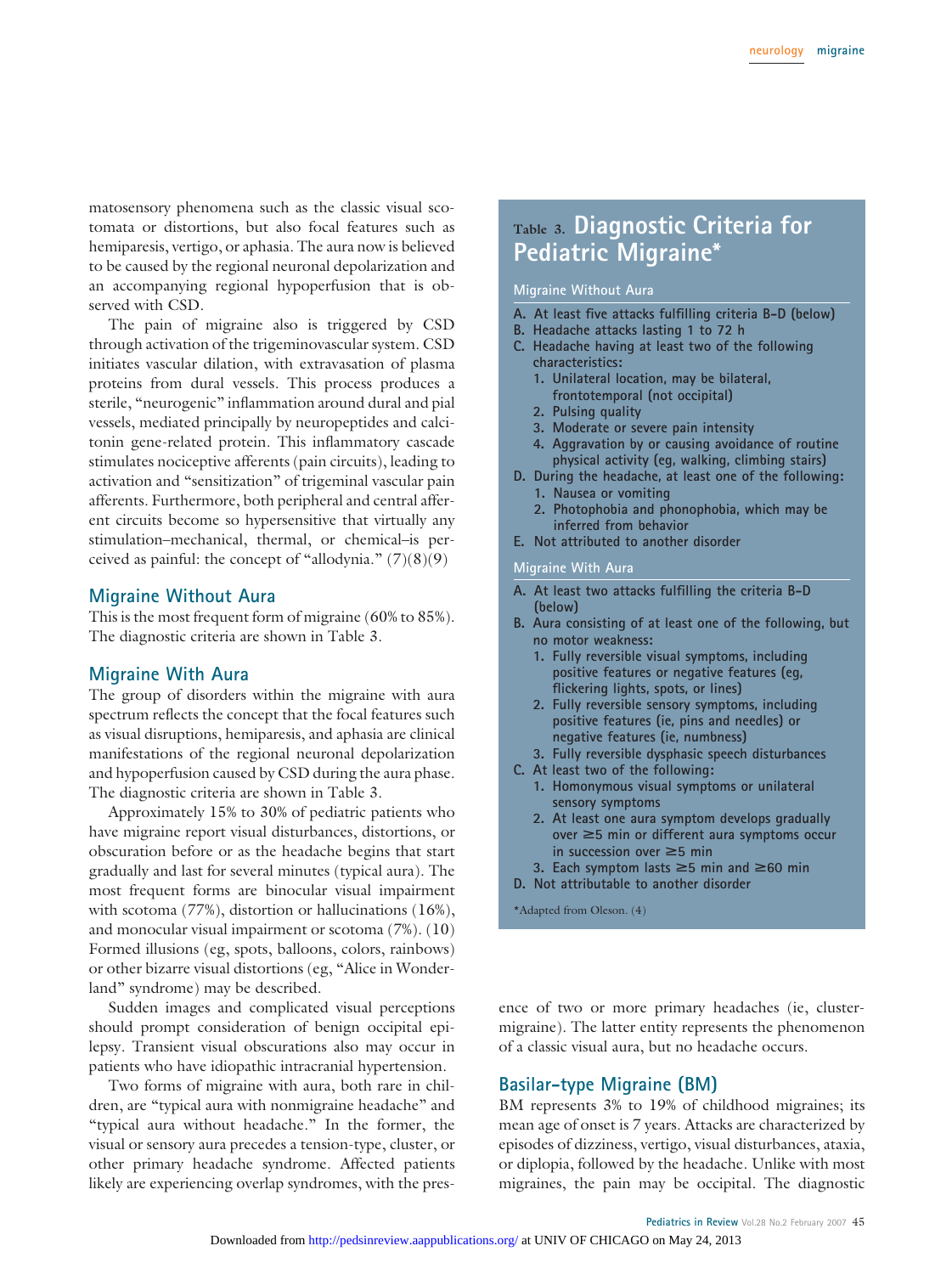# **Table 4. Diagnostic Criteria for Basilar-type Migraine\***

### **A. Fulfills criteria for migraine with aura**

- **B. Accompanied by two or more of the following types of symptoms:**
	- **1. Dysarthria**
	- **2. Vertigo**
	- **3. Tinnitus**
	- **4. Hypacusia**
	- **5. Diplopia**
	- **6. Visual phenomena in both the temporal and nasal fields of both eyes**
	- **7. Ataxia**
	- **8. Decreased level of consciousness**
	- **9. Decreased hearing**
	- **10. Double vision**
	- **11. Simultaneous bilateral paresthesias**
- **C. At least one of the following:**
	- **1. At least one aura symptom develops gradually over** ≥5 min or different aura symptoms occur  $inccession over  $\geq 5$  min$
	- **2. Each aura symptom lasts >5 and** <**60 min**
- **D. Headache fulfills criteria for migraine without aura and begins during the aura or follows aura within 60 min**

\*Adapted from Oleson. (4)

criteria require two or more symptoms and emphasize bulbar and bilateral sensorimotor features (Table 4).

# **Familial Hemiplegic Migraine (FHM)**

FHM is an uncommon autosomal dominant form of migraine, with the aura caused by a mutation in calcium channel gene *CACNA1A* linked to chromosome 19p13. Clinically, FHM is a migraine headache heralded by an aura that has "strokelike" qualities, producing some degree of hemiparesis (Table 5). Such transient episodes of focal neurologic deficits precede the headache by 30 to 60 minutes, but occasionally extend well beyond the headache itself (hours to days). The location of headache often, but not invariably, is contralateral to the focal deficits.

The diagnosis of FHM can encompass patients who present with the abrupt onset of focal neurologic signs or repetitive episodes of focal neurologic symptoms without family history.

# **Periodic Syndromes of Childhood That Represent Precursors of Migraine**

Three childhood conditions are included in this category: benign paroxysmal vertigo, cyclic (or cyclical) vom-

# **Table 5. Diagnostic Criteria for Familial Hemiplegic Migraine\***

- **A. Fulfills criteria for migraine with aura**
- **B. Aura consists of fully reversible motor weakness and at least one of the following:**
	- **1. Fully reversible visual symptoms, including positive features (eg, flickering lights, spots, or lines) and negative features (eg, loss of vision)**
	- **2. Fully reversible sensory symptoms, including positive features (eg, pins and needles)**
	- **3. Fully reversible dysphasic speech disturbance**
- **C. At least two of the following:**
	- **1. At least one aura symptom develops gradually over >5 min**
	- **2. Aura symptom lasts >5 min and <24 h**
	- **3. Headache that fulfills criteria for migraine without aura begins during the aura or follows the onset of aura within 60 min**
- **D. At least one first-degree or second-degree relative has had an attack**
- **E. At least one of the following:**
	- **1. History and physical and neurologic examination findings not suggestive of any organic disorder**
	- **2. History or physical or neurologic examination findings suggest such a disorder, but it is ruled out by appropriate investigations**
- \*Adapted from Oleson. (4)

iting syndrome (CVS), and abdominal migraine. A fourth, benign paroxysmal torticollis, is discussed in this section because recent molecular genetic information has demonstrated linkage to migraine.

Benign paroxysmal vertigo occurs in young children and is characterized by abrupt episodes of unsteadiness or ataxia. The child may appear startled or frightened by the sudden loss of balance. Witnesses may report nystagmus or pallor. Verbal children may describe dizziness and nausea. The spells may occur in clusters that typically resolve with sleep. In series that include long-term follow-up, many affected patients eventually develop BM. The diagnosis of benign paroxysmal vertigo is based on a characteristic clinical history, but caution must be exercised to exclude seizure disorders (eg, benign occipital epilepsy), otologic pathology, posterior fossa or cervical spine abnormalities, and metabolic disorders.

A pattern of cycling episodes of vomiting may be associated with a variety of gastrointestinal, neurologic, and metabolic disorders, but a significant subset of children who have stereotypical episodes of vomiting have a migrainous basis for their symptoms that represents CVS. The key clinical feature of CVS is recurrent epi-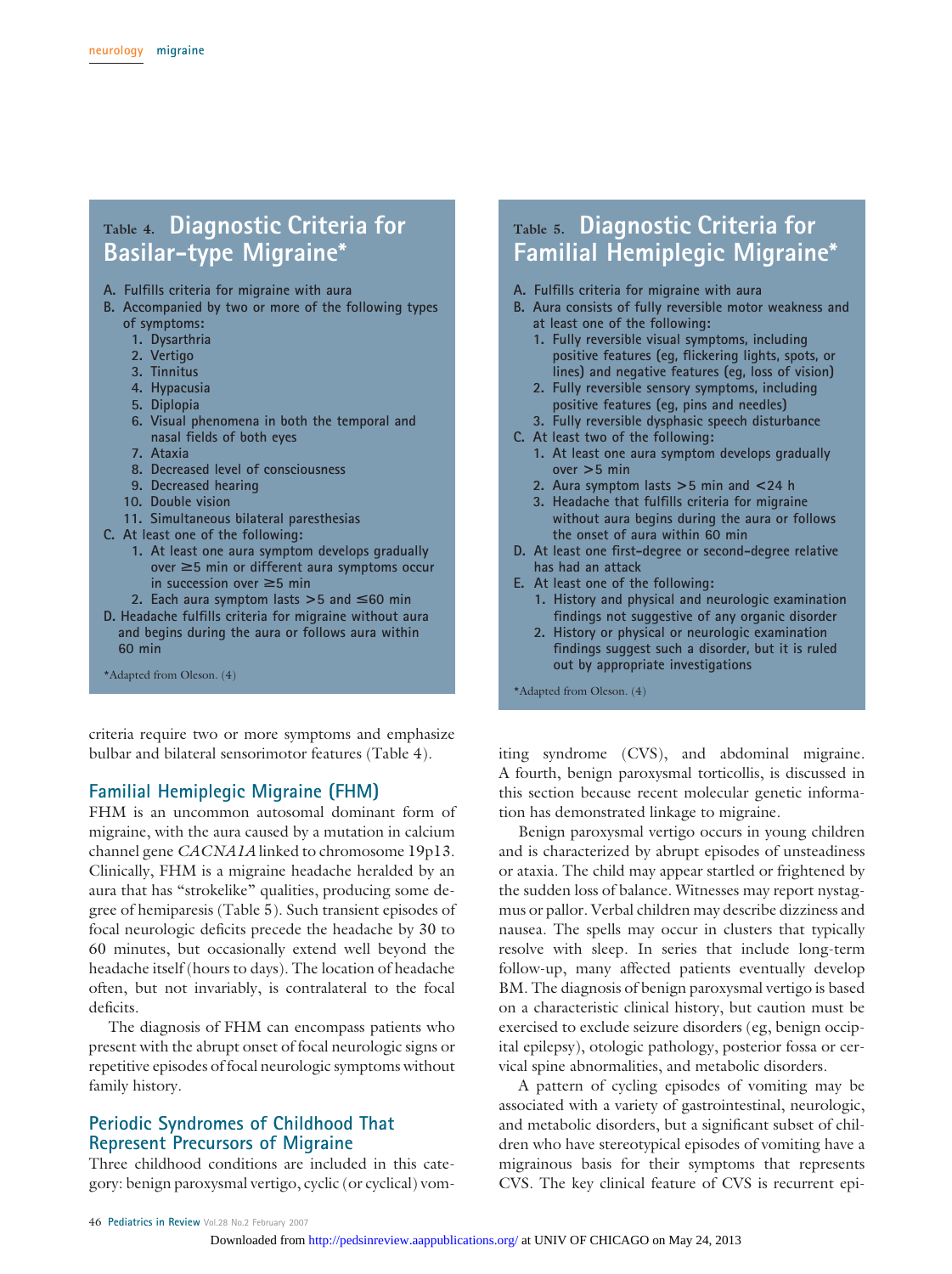# **Table 6. Diagnostic Criteria for Cyclic Vomiting Syndrome\***

### **Description**

**Recurrent episodic attacks, usually stereotypical in the individual patient, of vomiting and intense nausea. Attacks are associated with pallor and lethargy. Symptoms resolve completely between attacks.**

### **Diagnostic Criteria**

- **A. At least 5 attacks fulfilling criteria B and C**
- **B. Episodic attacks, stereotypical in the individual patient, of intense nausea and vomiting lasting 1 to 5 d**
- **C. Vomiting during attacks occurs at least 5 times/h for at least 1 h**
- **D. Patient is symptom-free between attacks**
- **E. Not attributed to another disorder. History and physical examination findings do not include signs of gastrointestinal disease.**
- \*Adapted from Oleson. (4)

sodes of severe vomiting with intervening wellness (Table 6).

The episodes occur on a regular, often predictable basis every 2 to 4 weeks, last 1 to 2 days, and commence in the early morning hours. The age of onset is about 5 years, and boys are affected as often as girls. The age of diagnosis is about 8 years, with the most children "outgrowing" their symptoms by age 10 years. However, a significant proportion of patients have symptoms through adolescence and even as young adults.

After a diagnostic investigation has excluded other causes of the cyclic vomiting pattern, comprehensive treatment, including both acute and prophylactic measures, may be instituted. The mainstay of acute treatment is aggressive hydration, sedation, and an antiemetic agent. Oral or intravenous (IV) hydration with a glucosecontaining solution is essential. Antiemetic choices include ondansetron (0.3 to 0.4 mg/kg IV or 4 to 8 mg oral disintegrating or tablet), promethazine (0.25 to 0.5 mg/kg per dose), metoclopramide (1 to 2 mg/kg up to 10 mg twice a day), or prochlorperazine (2.5 to 5 mg twice a day). Sedation with a benzodiazepine (lorazepam 0.05 to 0.1 mg/kg up to 5 mg) or diphenhydramine (0.25 to 1 mg/kg) often is necessary to ease anxiety and permit sleep. Enthusiasm for nasal (5 mg) or subcutaneous sumatriptan ( $\sim$ 0.07 mg/kg) preparations is growing as field experience accumulates, although none of the triptans has been subjected to clinical trials for CVS and

# **Table 7. Diagnostic Criteria for Abdominal Migraine\***

### **Description**

**An idiopathic recurrent disorder occurring primarily in children and characterized by episodic midline abdominal pain manifesting in attacks lasting 1 to 72 h, with normality between episodes. The pain is of moderate-to-severe intensity and associated with vasomotor symptoms, nausea, and vomiting.**

### **Diagnostic Criteria**

- **A. At least 5 attacks fulfilling criteria B-D**
- **B. Attacks of abdominal pain lasting 1 to 72 h**
- **C. Abdominal pain has all of the following characteristics:**
	- **1. Midline location, periumbilical or poorly localized**
	- **2. Dull or "just sore" quality**
	- **3. Moderate or severe intensity**
- **D. During abdominal pain, at least 2 of the following: 1. Anorexia**
	- **2. Nausea**
	- **3. Vomiting**
	- **4. Pallor**
- **E. Not attributed to another disorder. History and physical examination findings do not suggest gastrointestinal or renal disease, or such disease has been ruled out by appropriate investigations**

\*Adapted from Oleson. (4)

none is approved by the United States Food and Drug Administration (FDA) for cyclic vomiting.

Initiation of a migraine prophylactic agent for CVS should be strongly considered because CVS is an extraordinarily disabling condition for both the child and family. Options include the antihistamine cyproheptadine (2 to 4 mg/d), a tricyclic antidepressant such as amitriptyline (5 to 25 mg/d), anticonvulsants such as valproate  $(\sim]10$  to 14 mg/kg per day) or topiramate (1 to 10 mg/kg per day), a beta blocker such as propranolol, or a calcium channel blocker such as verapamil.

Abdominal migraine is characterized by episodic, vague, midline or periumbilical abdominal pain (Table 7). Abdominal migraine includes a subset of patients who have chronic, recurrent abdominal pain and features that overlap with those of migraine without aura. Abdominal migraine generally occurs in school-age children, who report recurrent attacks of dull midline or upper abdominal pain that generally lasts for hours.

As with CVS, the key to diagnosing this entity is recognizing the recurrent pattern of symptoms and excluding other gastrointestinal or renal diseases by appro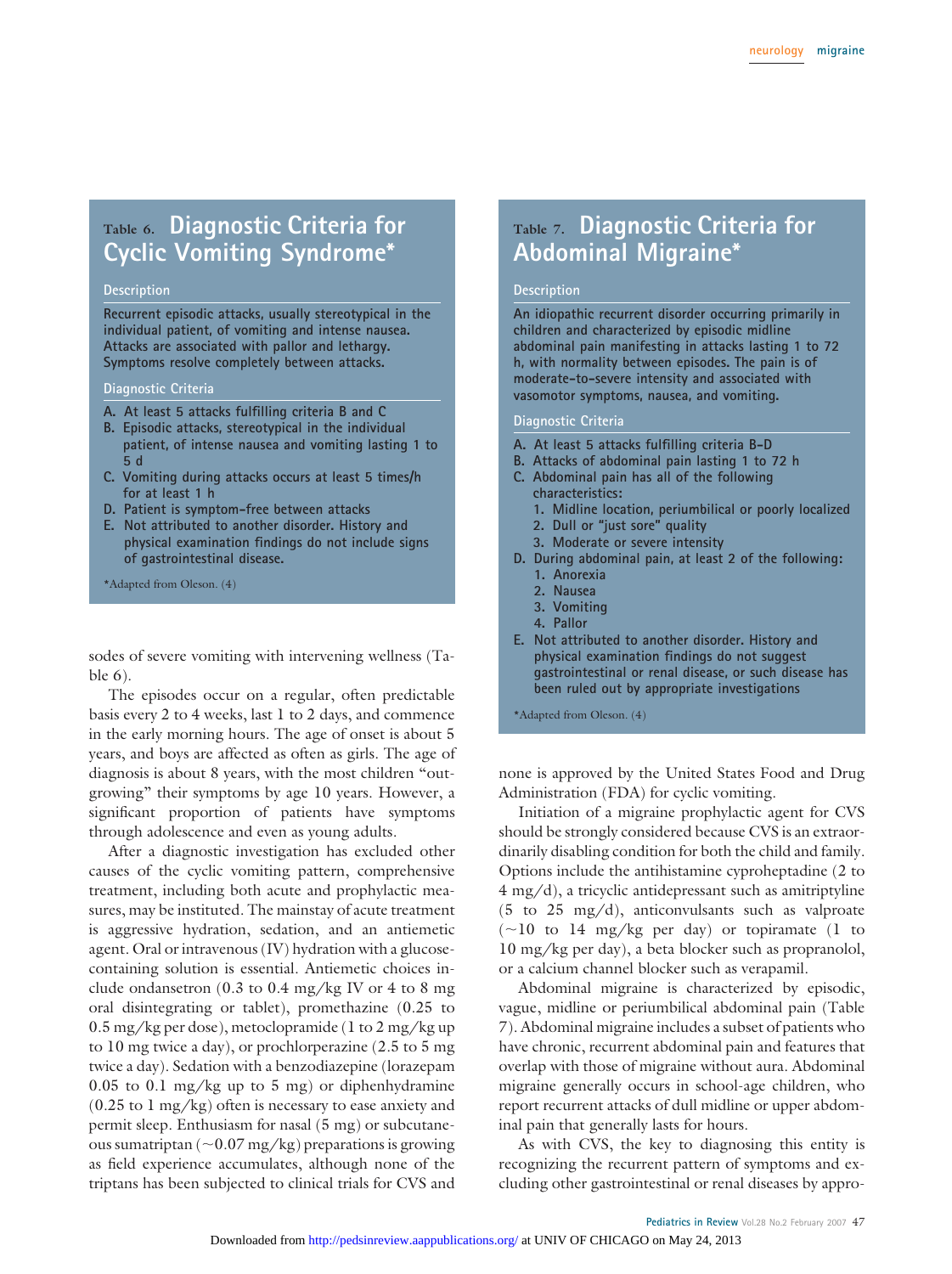priate investigations. An up-to-date reference list for CVS and abdominal migraine is available at www. cvsaonline.org.

Benign paroxysmal torticollis is a rare paroxysmal movement disorder or dyskinesia characterized by attacks of head tilt alone or accompanied by vomiting and ataxia that may last hours to days. Other torsional or dystonic features, including truncal or pelvic posturing, may be seen. Attacks manifest first during infancy, between 2 and 8 months of age.

Paroxysmal torticollis is likely an early-onset variant of BM, but the differential diagnosis must include gastroesophageal reflux (Sandifer syndrome), idiopathic torsional dystonia, and complex partial seizure. Particular attention must be paid to the posterior fossa and craniocervical junction, where congenital or acquired lesions may produce torticollis. Once the diagnosis is established and the benign nature confirmed, no treatment may be required beyond reassurance.

# **Other Migraine Variants**

"Alice in Wonderland" syndrome is included within the spectrum of migraine with aura, but the visual aura is atypical and may involve bizarre visual illusions and spatial distortions preceding an otherwise nondescript headache. Affected patients describe bizarre or distorted visual perceptions, such as objects appearing small (micropsia), large (macropsia), or far away (teleopsia) or faces appearing distorted (metamorphopsia).

Confusional migraine is another migraine variant that has perceptual distortions as a cardinal feature. Affected patients, usually boys, abruptly become agitated, restless, disoriented, and occasionally combative. The confusion phase may last minutes to hours. Once consciousness returns to baseline, the patients describe an inability to communicate, frustration, confusion, and loss of orientation to time and may not recall any headache phase. Clearly, any sudden unexplained alteration of consciousness following head injury warrants investigation for intracranial hemorrhage, drug intoxication, metabolic derangements, and epilepsy.

Clinically, confusional migraine most likely represents an overlap between hemiplegic migraine and BM. Patients who present with unilateral weakness or language disorders should be classified as having hemiplegic migraine; those who have vertiginous or ataxic patterns should be classified as having BM.

Ophthalmoplegic migraine has been removed from the migraine spectrum and placed in the group of "cranial neuralgias" because imaging evidence reveals a demyelinating-remyelinating mechanism. The key fea-

# **Table 8. Biobehavioral Therapies for Pediatric Migraine**

### **Identification of Migraine Triggers**

### **Biofeedback**

**Electromyographic biofeedback Electroencephalography Thermal hand warming Galvanic skin resistance feedback**

### **Relaxation Therapy**

**Progressive muscle relaxation Autogenic training Meditation Passive relaxation Self-hypnosis**

**Cognitive Therapy/Stress Management**

**Cognitive control Guided imagery**

**Dietary Measures**

| "Avoidance diets"               |
|---------------------------------|
| Caffeine moderation             |
| <b>Herbs</b>                    |
| Feverfew (Tanacetum parthenium) |
| Ginkgo                          |
| Valerian root                   |
| Minerals                        |
| Magnesium                       |
| <b>Vitamins</b>                 |
| Riboflavin (B2)                 |
| Acupuncture                     |
| Aromatherapy                    |

ture is painful ophthalmoparesis, but the pain may be a nondescript discomfort. Ptosis, limited adduction, and vertical displacement (as with involvement of cranial nerve III) are the most common objective findings. The oculomotor symptoms and signs may appear well into the headache phase rather than heralding the headache. The signs may persist for days or even weeks after the headache has resolved.

The migraine variants are unique to pediatrics and are a challenging group of disorders characterized by the abrupt onset of focal neurologic signs and symptoms (hemiparesis, altered consciousness nystagmus, ophthalmoparesis) followed by headache. Frequently, these ominous neurologic signs point the clinician initially in the direction of epileptic, cerebrovascular, traumatic, or metabolic disorders, and only after neurodiagnostic testing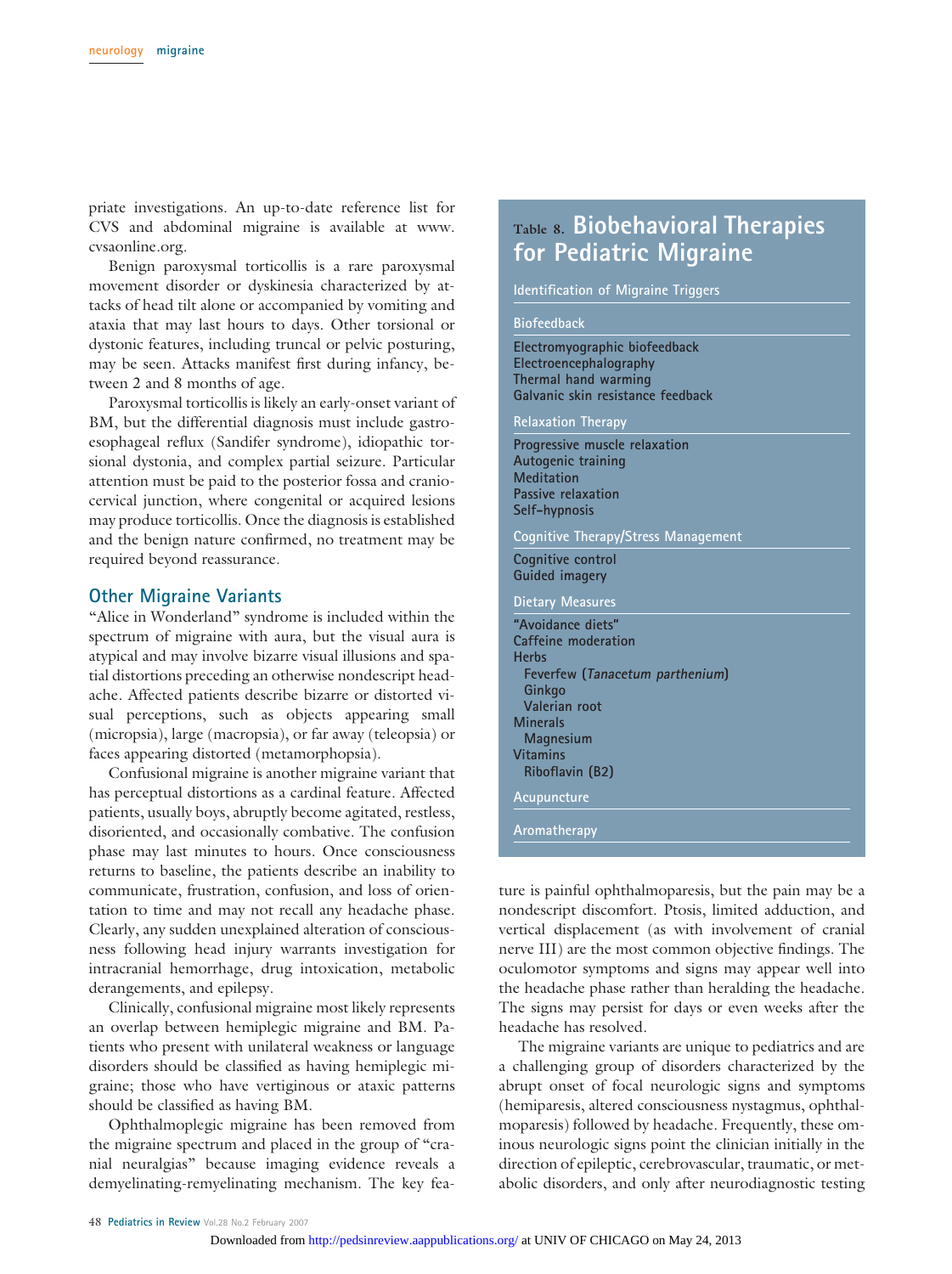# **Table 9. Pharmacologic Options for Acute Treatment of Pediatric Migraine**

| <b>Drug</b>                                                                                          | <b>Dose</b>                  | <b>Available Form</b>                                                      |
|------------------------------------------------------------------------------------------------------|------------------------------|----------------------------------------------------------------------------|
| Acetaminophen*                                                                                       | 10 to 15 $mq/kg$<br>per dose | Tabs 80, 160, 325 mg<br>Syrup 160 mg/tsp                                   |
| lbuprofen*                                                                                           | 10 mg/kg per<br>dose         | Tabs 100 chewable, 200, 400, 600,<br>800 mg<br>Syrup 100 mg/tsp            |
| Naproxen sodium                                                                                      | 2.5 to 5 $mq/kg$             | Tab 220 (OTC), 250, 375, 500 mg                                            |
| <b>Ergot Alkaloids</b><br>Ergotamine tartrate <sup>+</sup>                                           |                              | Tabs: 1 to 2 mg at onset of attack<br>Sublingual tabs: 2 mg                |
| 5-HT Agonists:<br>Sumatriptan* <sup>+</sup>                                                          |                              | Tabs 25, 50, 100 mg<br>Subcutaneous injection 6 mg<br>Nasal spray 5, 20 mg |
| Zolmitriptan <sup>+</sup>                                                                            |                              | $2.5, 5$ mq<br>Disintegrating tabs 2.5, 5 mg<br>Nasal spray 5 mg           |
| Rizatriptan <sup>+</sup>                                                                             |                              | Tabs 5, 10 mg<br>Disintegrating tabs 5, 10 mg                              |
| *Supportive efficacy and safety data in adolescents.<br><sup>†</sup> Not approved for pediatric use. |                              |                                                                            |

does the diagnosis of migraine become apparent. Some of these entities occur in infants and young children in whom history is limited. Only after taking the history, performing the physical examination, and obtaining appropriate neurodiagnostic studies can these diagnoses be entertained comfortably. All represent diagnoses of exclusion.

# **Management**

Once the diagnosis of migraine is established and appropriate reassurances provided, balanced and individually tailored treatment can be instituted. The first step is to appreciate the degree of disability imposed by the patient's headache. Understanding the impact of the headache on the quality of life can guide decisions regarding the appropriate therapeutic course.  $(11)(12)$ 

The fundamental goals of long-term migraine treatment include: (13)

- Reduction of headache frequency, severity, duration, and disability
- Reduction of reliance on poorly tolerated, ineffective, or unwanted acute pharmacotherapies
- Improvement in the quality of life
- Avoidance of acute headache medication escalation
- Education and enabling of patients to manage their disease and enhance personal control of their migraine

• Reduction of headacherelated distress and psychological symptoms

To achieve these goals, the treatment regimen must balance biobehavioral strategies and pharmacologic measures. Stress, tension, and emotional upheavals are common precipitating and exacerbating phenomena in adolescents and must be addressed as part of comprehensive treatment. Biobehavioral treatments include biofeedback, stress management, sleep hygiene, exercise, and dietary modifications (Table 8).

The basic recommendations given to migraine sufferers include getting regular sleep and exercise, moderating caffeine intake, and maintaining hydration. The role of diet remains controversial. (14) About 7% to 44% of patients report that a particular food or drink precipitates a migraine attack.

 $(15)(16)$  For children, the principal dietary triggers are cheese, chocolate, and citrus fruits. Wholesale dietary elimination of a list of foods is not recommended. Elimination diets are excessive and set the stage for a battleground at home when parents attempt to enforce a restrictive diet on an unwilling adolescent, ultimately heightening tensions. A more reasonable approach is to review the list of foods believed to be linked to migraine and invite the patient to keep a headache diary and see if a temporal relationship exists between ingestion of one or more of those foods and the development of headache. If a link is found, prudence dictates avoidance of the offending food substance.

Overuse of over-the-counter analgesics  $($ >5 times $/$ wk) can contribute to frequent, even daily, headache patterns. This phenomenon is called analgesic overuse headache, and the leading offending agents are aspirin, ibuprofen, and acetaminophen. Patients who are overusing analgesics must be educated to discontinue the practice. Retrospective studies have suggested that this recommendation alone can decrease headache frequency. (17)(18)

The pharmacologic management of pediatric migraine has been subjected to thorough review, available online at www.aan.com, but controlled data to support evidence-based guidelines are limited. (19)(20)(21)(22) In addition, because no migraine-specific therapies are

Pediatrics in Review Vol.28 No.2 February 2007 49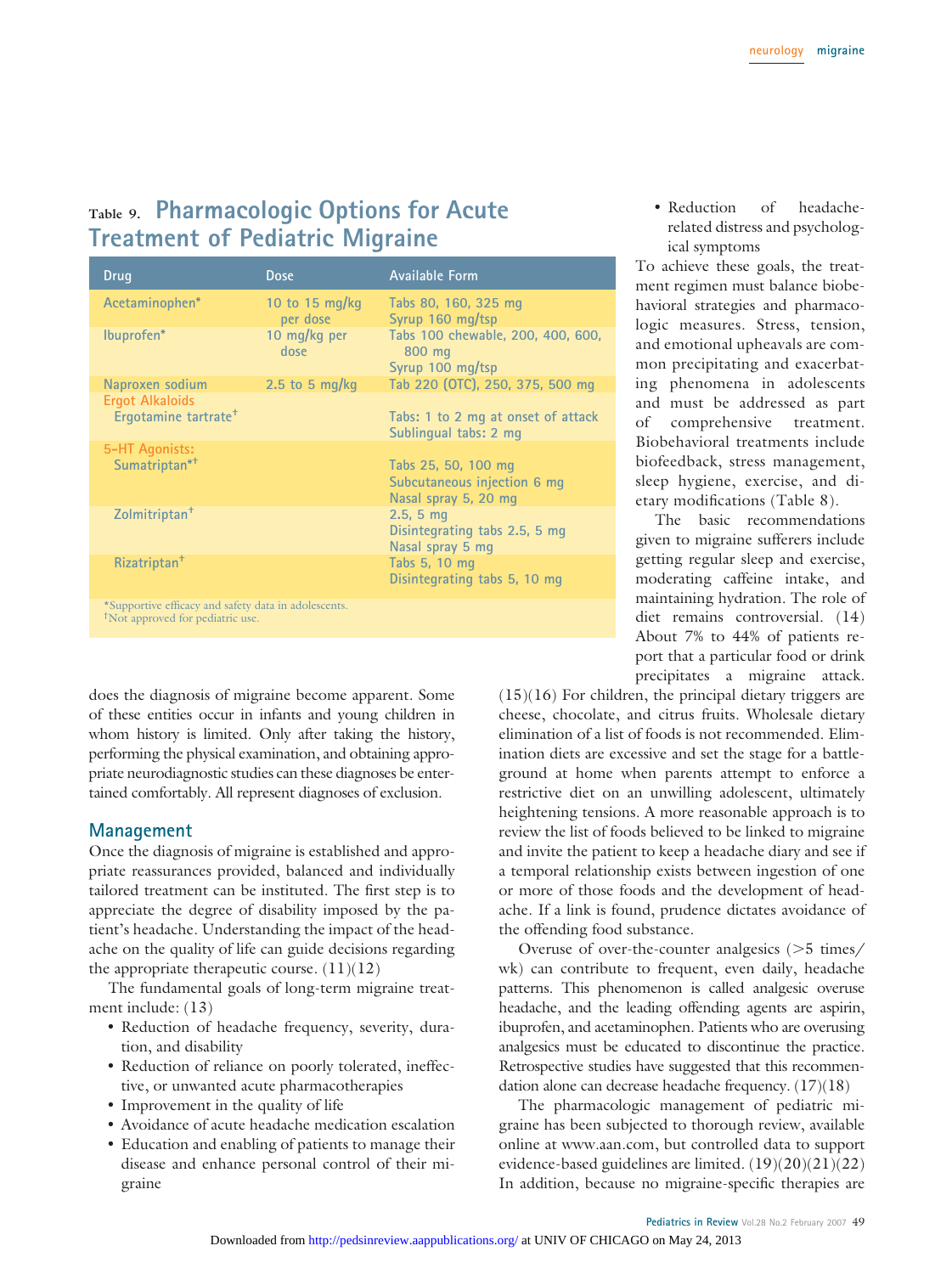# **Table 10. Pharmacologic Options for Preventive Treatment of Pediatric Migraine**

| <b>Drug</b>                                                   | <b>Dose</b>                                                    | <b>Available Form</b>                                             | <b>Toxicity</b>                                                                                  |
|---------------------------------------------------------------|----------------------------------------------------------------|-------------------------------------------------------------------|--------------------------------------------------------------------------------------------------|
| Antihistamines<br>Cyproheptadine                              | 0.25 to 1.5 mg/kg                                              | Syrup 2 mg/tsp<br>Tab 4 mg                                        | <b>Sedation</b><br>Weight gain                                                                   |
| <b>Anticonvulsants</b><br>Topiramate                          | 1 to 10 mg/kg per day                                          | Sprinkles 15, 25 mg<br>Tabs 25, 100 mg                            | <b>Sedation</b><br><b>Paresthesias</b><br><b>Weight loss</b><br>Glaucoma<br><b>Kidney stones</b> |
| Valproic acid                                                 | 20 to 40 mg/kg per day Syrup 250 mg/tsp<br>(usual, 250 mg bid) | Sprinkles 125 mg<br>Tabs 250, 500 mg                              | Weight gain<br><b>Bruising</b><br>Hair loss<br><b>Hepatotoxicity</b><br>Ovarian cysts            |
| Gabapentin                                                    | 10 to 40 mg/kg per day                                         | Syrup 250 mg/tsp<br>Tabs 600, 800 mg<br>Capsules 100, 300, 400 mg | Fatigue<br>Ataxia<br><b>Tinnitus</b>                                                             |
| Antidepressants<br>Amitriptyline<br>Nortriptyline             | 10 to 25 mg ghs<br>10 to 75 mg qhs                             | Tabs 10, 25, 50 mg<br>Tabs 10, 25, 50, 75 mg                      | <b>Sedation</b><br>Weight gain                                                                   |
| Nonsteroidal Anti-inflammatory Agents<br>Naproxen sodium      | 250 to 500 bid                                                 | Tabs 220, 250, 375, 500 mg                                        | <b>Gastritis</b>                                                                                 |
| Calcium Channel Blockers<br>Verapamil                         | 4 to 10 mg/kg per day<br>tid                                   | Tabs 40, 80, 120 mg<br>SR tabs 120, 180, 240 mg                   | Hypotension<br><b>Nausea</b><br>Atrioventricular block<br>Weight gain                            |
| <b>Beta Blockers*</b><br>Propranolol                          | 2 to 4 mg/kg per day                                           | Tabs 10, 20, 40, 60, 80 mg<br>LA capsules 60, 80, 120, 160 mg     | Hypotension<br>Sleep disorder<br>Decrease in stamina<br><b>Depression</b>                        |
| *AVOID in patients who have asthma, diabetes, and depression. |                                                                |                                                                   |                                                                                                  |

approved by the FDA, "expert" recommendations must be considered "off label."

Acute treatments represent the mainstay of migraine management (Table 9). The patient should be offered several acute treatment options after the initial office visit to determine what works most effectively. Regardless of the acute treatment selected, the following general guidelines must be included as part of the patient's educational process:

- Take the medicine as soon as possible after the headache begins
- Take the appropriate dose
- Have the medicine available at the location where the patient usually has the headaches (eg, school)
- Avoid analgesic overuse ( $>$ 3 to 5 doses/wk of analgesic)

The agents studied most rigorously for the acute treatment of migraine are ibuprofen, acetaminophen, and sumatriptan nasal spray, all of which have shown safety and efficacy in controlled trials. Although none of the triptan agents has yet been approved by the FDA for use in children and adolescents, multiple studies have demonstrated the safety of their use in children. (23) Thus far, only sumatriptan in the nasal spray form (5 and 20 mg) has demonstrated efficacy in adolescents. (24) (25)(26) For children younger than 12 years of age, ibuprofen (7.5 to 10 mg/kg) and acetaminophen (15 mg/kg) have demonstrated efficacy and safety for the acute treatment of migraine.  $(27)(28)(29)$ 

A diverse group of medications are used to prevent migraine attacks (Table 10). Their use, however, should be limited to patients whose headaches occur with suffi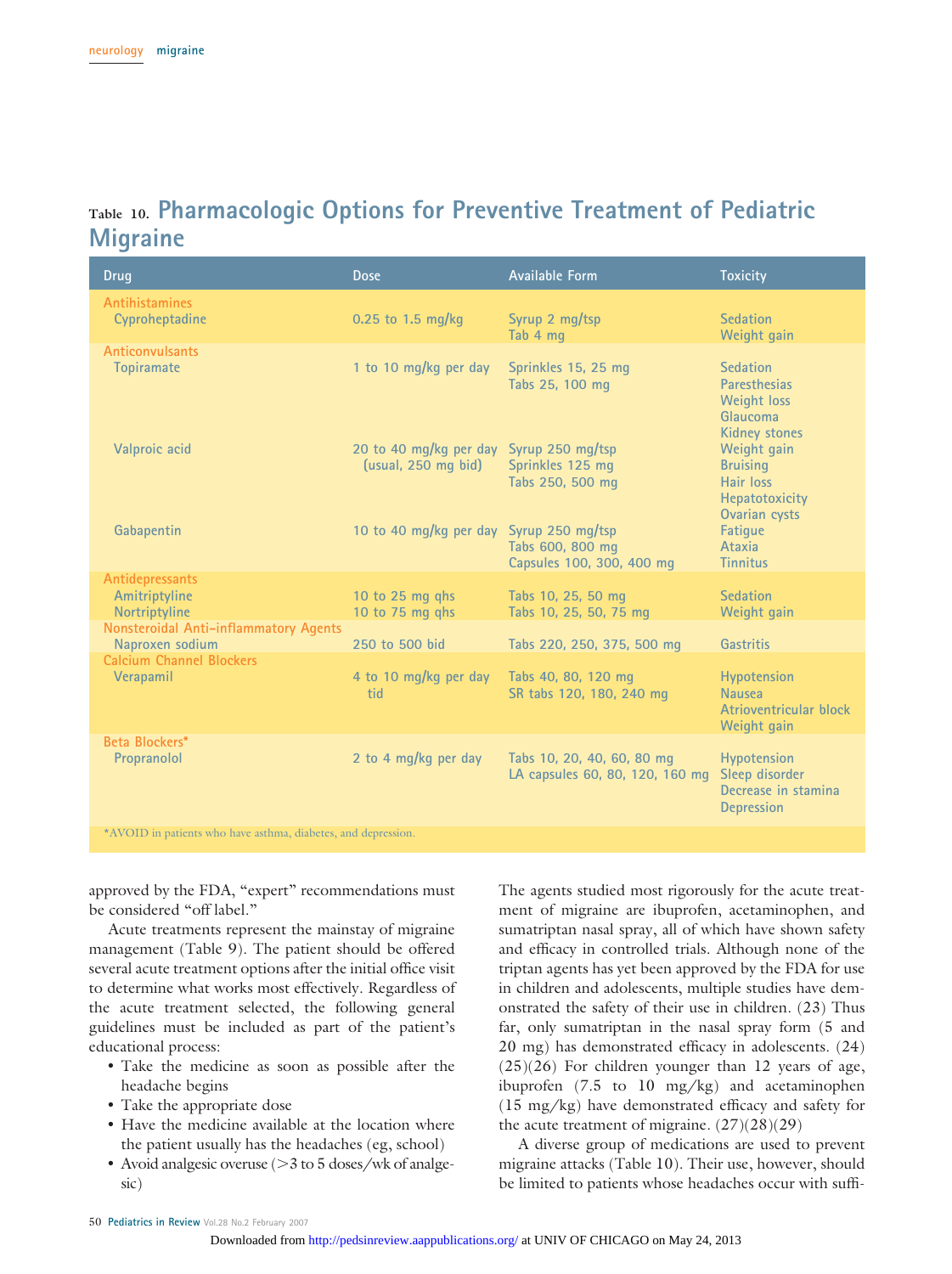cient frequency or severity to warrant daily treatment. Most clinical studies require a minimum of three headaches per month to justify a daily agent. A clear sense of functional disability must be established before committing to a course of daily medication. It also is useful to identify the presence of comorbid conditions (eg, depression, obesity) that suggest the relative benefit of one agent over another.

The duration of preventive treatment is controversial. In recognition of the cyclical nature of migraine, the daily agents should be used for a finite period of time. The general recommendation is to provide treatment through the calendar school year and gradually eliminate daily agents during summer vacation. Another option in younger children is to use a shorter course (eg, 6 to 8 wk), followed by slow weaning from the medicine.

For preventive or prophylactic treatment of the population of children and adolescents who have frequent, disabling migraine, flunarizine (unavailable in the United States) is the most efficacious agent, but encouraging data are emerging regarding several antiepileptic agents such as topiramate, disodium valproate, and levetiracetam as well as the antihistamine cyproheptadine and the antidepressant amitriptyline. (30)(31)(32)

# **Summary**

Migraine represents a wide spectrum of episodic clinical entities in childhood and adolescence. Attacks of frontal or bitemporal, pounding, nauseating headache lasting 1 to 48 hours represent the most common manifestation of migraine, but a curious subset of focal neurologic disturbances also may represent migraine. The philosophy of treatment now embraces a balanced approach that includes both biobehavioral interventions and pharmacologic measures, and decisions regarding treatment are being based on the disability produced by the headaches. A growing body of controlled pediatric data regarding the acute and preventive agents for treatment of childhood migraines is emerging, thereby lessening clinicians' dependence on extrapolated adult data.

In the near future, we anticipate additional advances in understanding the neurobiology of migraine that should translate to improved care of affected pediatric patients.

### **References**

**1.** Rothner AD. The evaluation of headaches in children and adolescents. *Semin Pediatr Neurol.* 1995;2:109 –118

**2.** Lewis DW, Ashwal S, Dahl G, et al. Practice parameter: evaluation of children and adolescents with recurrent headache. *Neurology.* 2002;59:490 – 498

**3.** Stewart WF, Linet MS, Celentano DD, Van Natta M, Siegler D.

Age and sex-specific incidence rates of migraine with and without visual aura. *Am J Epidemiol.* 1991;34:1111–1120

**4.** Oleson J. The international classification of headache disorders. *Cephalal.* 2004;24(suppl 1):1–160

**5.** Pietrobon D, Striessnig J. Neurobiology of migraine. *Nature Rev.* 2003;4:386 –398

**6.** Silberstein S. Migraine. *Lancet.* 2004;31:381–391

**7.** Burstein R, Yarnitsky D, Goor-Aryeh I, et al. An association between migraine and cutaneous allodynia. *Ann Neurol.* 2000;47:  $614 - 624$ 

**8.** Burstein R, Collins B, Jakubowski M. Defeating migraine pain with triptans: a race against the development of cutaneous allodynia. *Ann Neurol.* 2004;55:19 –26

**9.** Burstein R, Jakubowski M. Analgesic triptan action in an animal model of intracranial pain: a race against the development of central sensitization. *Ann Neurol.* 2004;55:27–36

**10.** Hachinski VC, Porchawka J, Steele JC. Visual symptoms in the migraine syndrome. *Neurol.* 1973;23:570 –579

**11.** Powers S, Patton S, Hommel K, Hershey A. Quality of life in childhood migraine: clinical aspects and comparison to other chronic illness. *Pediatrics.* 2003;112:e1–5. Available at: http:// pediatrics.aappublications.org/cgi/content/full/112/1/e1

**12.** Powers S, Patton S, Hommell K, Hershey A. Quality of life in paediatric migraine: characterization of age-related effects using PedsQL 4.0. *Cephalal.* 2004;24:120 –127

**13.** Silberstein SD. Practice parameter: evidence-based guidelines for migraine headache (an evidence-based review). *Neurology.* 2000;55:754 –762

**14.** Millichap J, Yee M. The diet factor in pediatric and adolescent migraine. *Pediatric Neurol.* 2003;28:9 –15

**15.** Stang P, Yanagihar P, Swanson J, et al. Incidence of migraine headache: a population based study in Olmsted Country, Minn. *Neurology.* 1992;42:1657–1662

**16.** Van den Bergh V, Amery W, Waelkens J. Trigger factors in migraine: a study conducted by the Belgian Migraine Society. *Headache.* 1987;27:191–196

**17.** Reimschisel T. Breaking the cycle of medication overuse headache. *Contemp Pediatr.* 2003;20:101

**18.** Rothner A, Guo Y. An analysis of headache types, over-thecounter (OTC) medication overuse and school absences in a pediatric/adolescent headache clinic. *Headache.* 2004;44:490

**19.** Lewis D, Ashwal S, Hershey A, et al. Practice parameter: pharmacological treatment of migraine headache in children and adolescents. *Neurology.* 2004;63:2215–2224

**20.** Victor S, Ryan S. Drugs for preventing migraine headaches in children. *Cochrane Database Syst Rev.* 2003;4:CD 002761

**21.** Lewis DW, Yonker M, Winner P, Sowell M. The treatment of pediatric migraine. *Pediatr Ann.* 2005;34:448 – 460

**22.** Damen L, Bruijn J, Verhagen A, et al. Symptomatic treatment of migraine in children: a systematic review of medication trials*. Pediatrics.* 2005;116;e295–302. Available at: http://pediatrics. aappublications.org/cgi/content/full/116/2/e295

**23.** Major P, Grubisa H, Thie N. Triptans for the treatment of acute pediatric migraine: a systematic literature review. *Pediatr Neurol.* 2003;29:425– 429

**24.** Winner P, Rothner AD, Saper J, et al. A randomized, doubleblind, placebo-controlled study of sumatriptan nasal spray in the treatment of acute migraine in adolescents. *Pediatrics.* 2000; 106:989 –997

**25.** Ahonen K, Hamalainen ML, Rantala H, Hoppu K. Nasal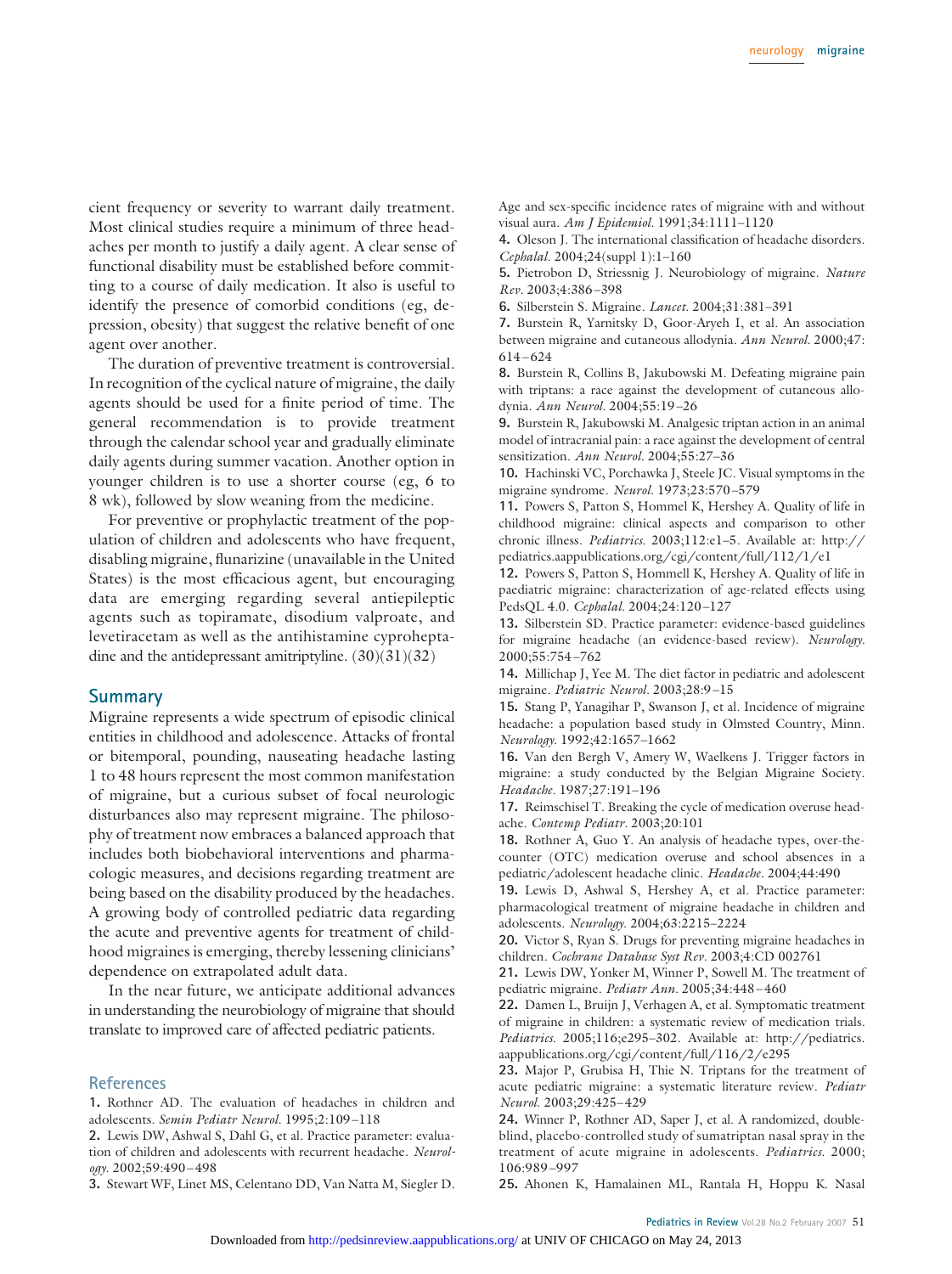sumatriptan is effective in the treatment of migraine attacks in children. *Neurology.* 2004;62:883– 887

**26.** Ueberall M. Sumatriptan in paediatric and adolescent migraine. *Cephalal.* 2001;21(suppl 1):210 –224

**27.** Hamalainen ML, Hoppu K, Valkeila E, et al. Ibuprofen or acetaminophen for the acute treatment of migraine in children: a double-blind, randomized, placebo-controlled, crossover study. *Neurology.* 1997;48:102–107

**28.** Lewis DW, Kellstein D, Burke B, et al. Children's ibuprofen suspension for the acute treatment of pediatric migraine headache. *Headache.* 2002;42:780 –786

**29.** Evers S, Rahmann A, Kraemer C, et al. The treatment of childhood migraine attacks with oral zolmitriptan and ibuprofen. *Neurology.* 2006;67:497– 499

**30.** Hershey AD, Powers SW, Vockell AL, et al. Effectiveness of topiramate in the prevention of childhood headache*. Headache.* 2002;42:810 – 818

**31.** Serdaroglu G, Erhan E, Tekgul H, et al. Sodium valproate prophylaxis in childhood migraine. *Headache.* 2002;42:  $819 - 822$ 

**32.** Miller GS. Efficacy and safety of levetiracetam in pediatric migraine. *Headache.* 2004;44:238 –243

# **PIR Quiz**

**Quiz also available online at www.pedsinreview.org.**

- **1. You are evaluating a 9-year-old boy for headaches that have been occurring once or twice a month for the past 6 months. He describes a headache "in the back of his head" that is preceded by approximately 10 minutes of a spinning sensation and double vision. The headaches last for about 1 day. He is normal between episodes. There is no past medical history, although his mother reports occasional migraine headaches. Findings on his examination in your office are completely normal. Of the following, the most likely diagnosis in this patient is:**
	- **A. Basilar-type migraine.**
	- **B. Benign paroxysmal vertigo.**
	- **C. Brain neoplasm.**
	- **D. Familial hemiplegic migraine.**
	- **E. Ophthalmoplegic migraine.**
- **2. A 13-year-old girl comes to your clinic because of headaches for the last 6 weeks. The headaches occur once every few days and usually are worse at night. Sometimes her left arm feels "weak" before the headache. Acetaminophen typically does not help relieve the pain. Her mother has migraine headaches, and her maternal grandfather died from complications of a brain tumor. The girl's neurologic examination results are normal, except for mildly limited lateral eye movement on the left. Her mother is concerned about a brain tumor and asks that you obtain a computed tomography (CT) scan of the head. Which of the following features would most likely indicate a need for a CT scan?**
	- **A. Failure to respond to acetaminophen.**
	- **B. Family history of brain tumor.**
	- **C. Family history of migraines.**
	- **D. History of weakness before the headaches.**
	- **E. Limitation of eye movement on the left.**

<sup>52</sup> **Pediatrics in Review** Vol.28 No.2 February 2007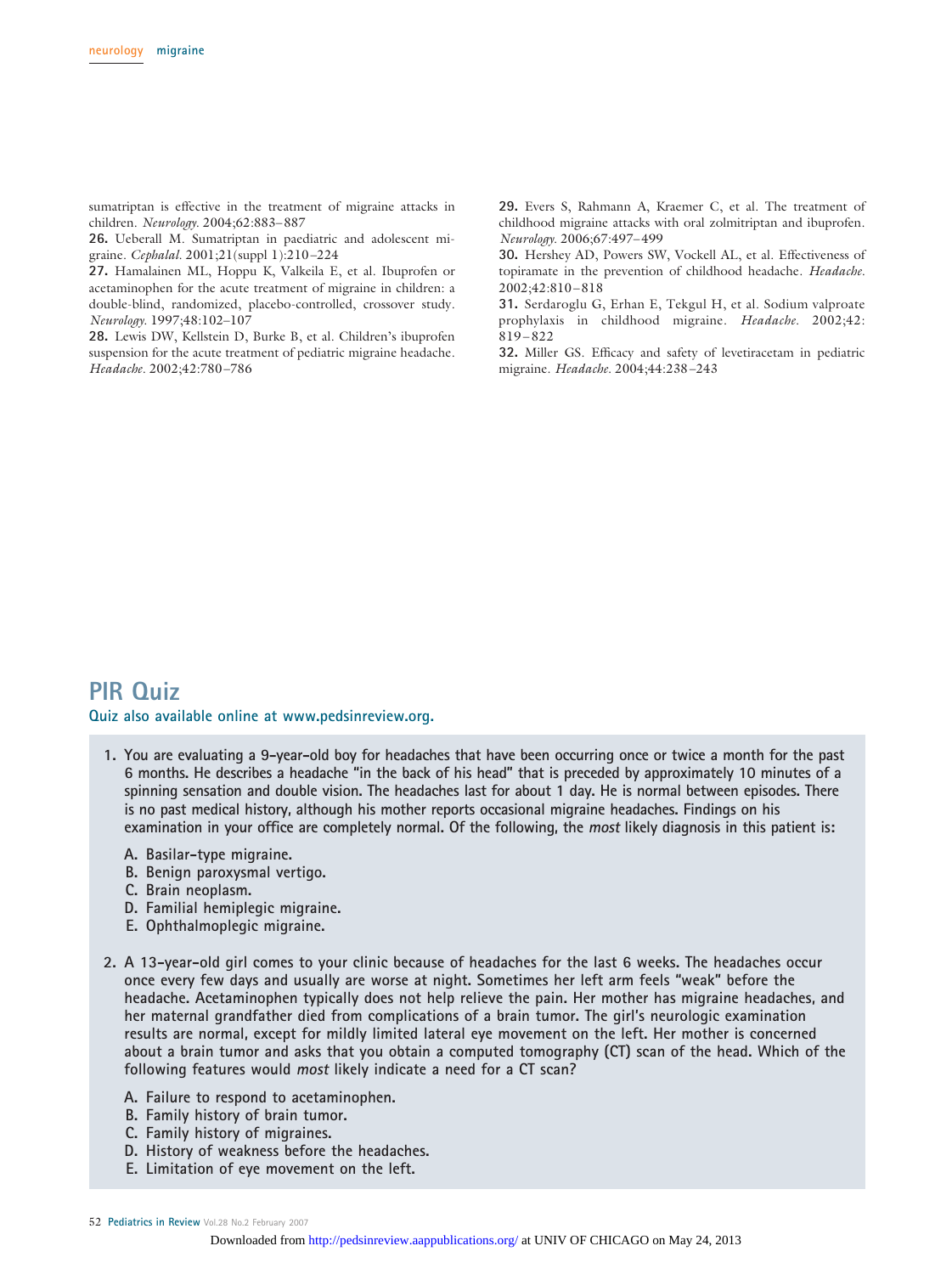- **3. An 11-year-old girl is brought to the emergency department by her mother because of a headache with right-side weakness for the past 12 hours. The girl noted a numbness in her right arm and leg that was followed a few minutes later by a left frontal headache. On further questioning, she also admits to seeing "floaters" before the headache. Her mother reports that the girl had a similar episode 2 months before that resolved within a few hours. She also reports that she, herself, has had headaches and weakness in the past and that these episodes usually last for a few hours. On physical examination, the girl does not exhibit dysphasia, and she reports that the headache is still present. The rest of her neurologic examination results are normal. Which of the following is the most likely diagnosis?**
	- **A. "Alice in Wonderland" syndrome.**
	- **B. Basilar-type migraine.**
	- **C. Benign paroxymal vertigo.**
	- **D. Confusional migraine.**
	- **E. Familial hemiplegic migraine.**
- **4. A 6-year-old boy presents to the clinic because of dehydration. His mother reports that he has been vomiting continuously for the past day. Additional history reveals that he has had episodes of vomiting for the past year. The episodes typically begin in the morning and last 2 days. He often requires hospitalization for dehydration during the episodes. She thinks he seems normal between the episodes. Family history is positive for migraines in both parents. On physical examination, he appears pale and has dry mucous membranes, but results of his abdominal and neurologic examinations are normal. In addition to rehydration, which is the most appropriate management for this patient?**
	- **A. Administration of intravenous ondansetron.**
	- **B. Administration of subcutaneous sumatriptan.**
	- **C. Biofeedback therapy.**
	- **D. Computed tomography scan of the head.**
	- **E. Referral to nutrition for dietary restriction.**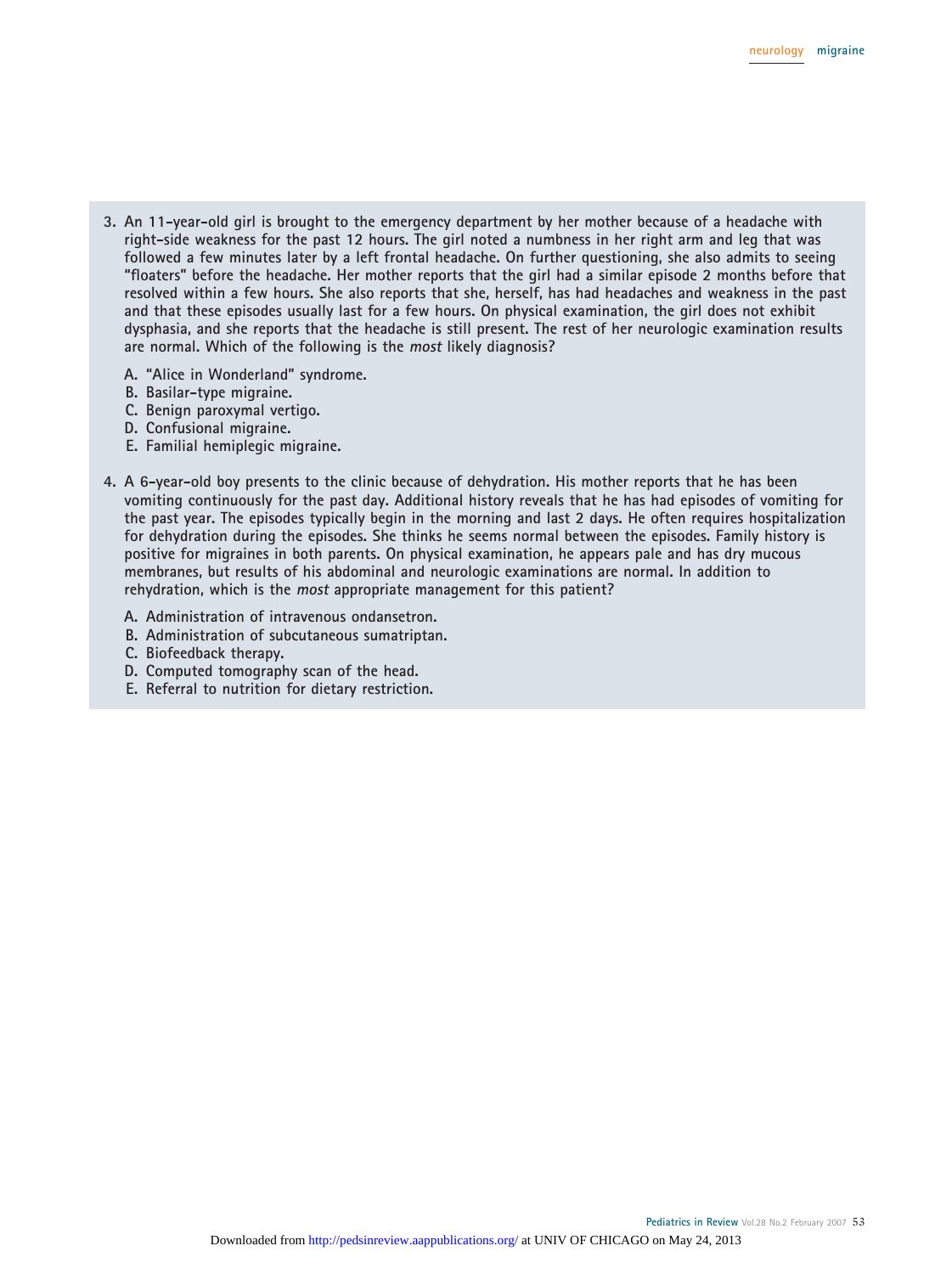# **Pediatric Migraine**

DOI: 10.1542/pir.28-2-43 *Pediatrics in Review* 2007;28;43 Donald W. Lewis

| <b>Updated Information &amp;</b><br><b>Services</b> | including high resolution figures, can be found at:<br>http://pedsinreview.aappublications.org/content/28/2/43                                                                                                                                                                                                                                                                                                                                                                                                                         |
|-----------------------------------------------------|----------------------------------------------------------------------------------------------------------------------------------------------------------------------------------------------------------------------------------------------------------------------------------------------------------------------------------------------------------------------------------------------------------------------------------------------------------------------------------------------------------------------------------------|
| <b>References</b>                                   | This article cites 31 articles, 10 of which you can access for free<br>at:<br>http://pedsinreview.aappublications.org/content/28/2/43#BIBL                                                                                                                                                                                                                                                                                                                                                                                             |
| <b>Subspecialty Collections</b>                     | This article, along with others on similar topics, appears in the<br>following collection $(s)$ :<br><b>Neurology</b><br>http://pedsinreview.aappublications.org/cgi/collection/neurology<br>$\_sub$<br><b>Neurologic Disorders</b><br>http://pedsinreview.aappublications.org/cgi/collection/neurologi<br>c_disorders_sub<br><b>Pharmacology</b><br>http://pedsinreview.aappublications.org/cgi/collection/pharmacol<br>ogy_sub<br><b>Therapeutics</b><br>http://pedsinreview.aappublications.org/cgi/collection/therapeuti<br>cs sub |
| Permissions & Licensing                             | Information about reproducing this article in parts (figures,<br>tables) or in its entirety can be found online at:<br>/site/misc/Permissions.xhtml                                                                                                                                                                                                                                                                                                                                                                                    |
| <b>Reprints</b>                                     | Information about ordering reprints can be found online:<br>/site/misc/reprints.xhtml                                                                                                                                                                                                                                                                                                                                                                                                                                                  |